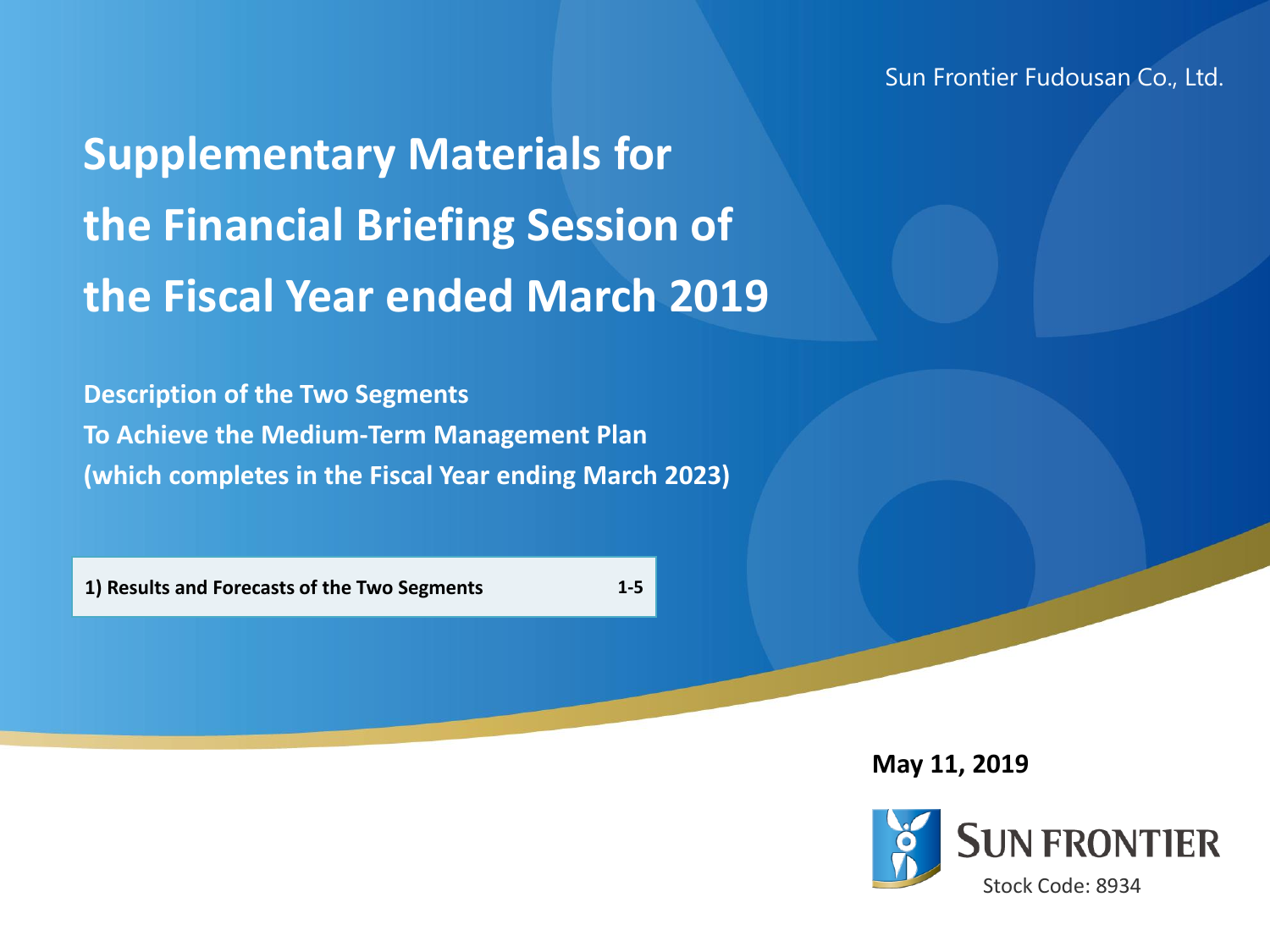

# **1) Results and Forecasts of the Two Segments**

## **- Replanning Business**

**- Operation Business**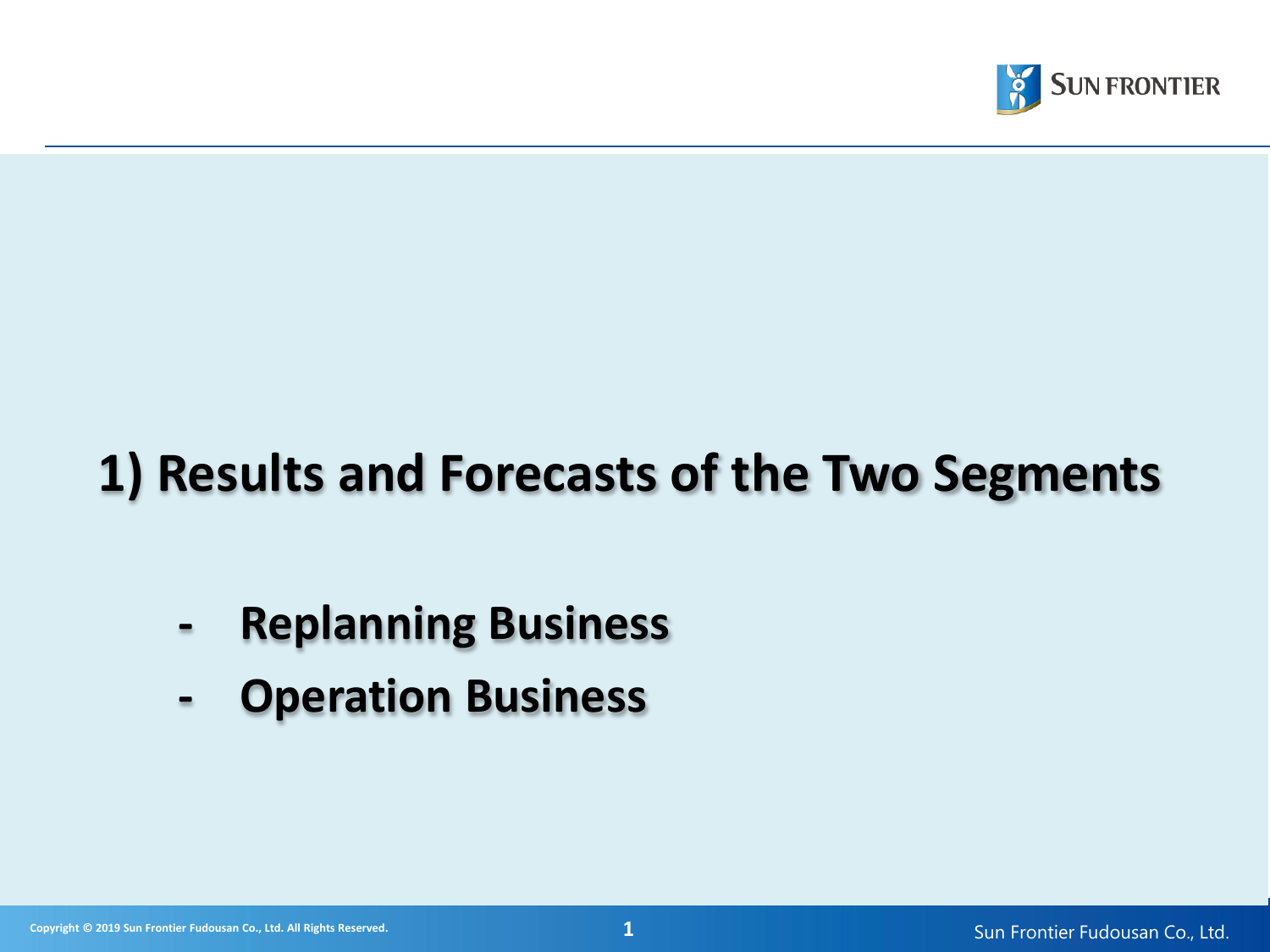

### **Growth Capacity for The Two Segments**

|                                              | <b>FY ended</b><br><b>March 2019</b> | <b>FY ending</b><br>March 2020<br>(Forecast) | Rate of<br>Change |                                                                |
|----------------------------------------------|--------------------------------------|----------------------------------------------|-------------------|----------------------------------------------------------------|
| <b>Net Sales</b>                             | 53,291                               | 70,000                                       | $+31.4%$          |                                                                |
| (1) Real Estate Revitalization Business      | 45,490                               | 52,340                                       | $+15.1%$          |                                                                |
| RP Business (including hotel development)    | 42,507                               | 48,559                                       | $+14.2%$          |                                                                |
| <b>Rental Building Business</b>              | 2,982                                | 3,781                                        | $+26.8%$          | . We will expand and improve new business areas                |
| (2) Real Estate Service Business             | 3,179                                | 3,550                                        | $+11.6%$          | such as operation business and other business.                 |
| (3) Operation Business                       | 3,898                                | 6,710                                        | $+72.1%$          | . Net Sales of hotel operation business and                    |
| (4) Other Business                           | 1,508                                | 8,479                                        | +462.2%           | conference room rental business are expected to                |
| <b>Adjustment Amount</b>                     | ▲784                                 | ▲1,080                                       |                   | increase 2.3 billion yen from the previous FY.                 |
| <b>Gross Profit</b>                          | 19,192                               | 21,450                                       | $+11.8%$          |                                                                |
| (1) Real Estate Revitalization Business      | 16,048                               | 16,657                                       | $+3.8%$           |                                                                |
| RP Business (including hotel development)    | 14,712                               | 15,058                                       | $+2.3%$           |                                                                |
| <b>Rental Building Business</b>              | 1,336                                | 1,599                                        | $+19.6%$          | . RP gross margin is set on the assumption that                |
| (2) Real Estate Service Business             | 1,898                                | 2,233                                        | $+17.6%$          | rents are flat with the current market                         |
| (3) Operation Business                       | 476                                  | 760                                          | +59.8%            | environment.                                                   |
| (4) Other Business                           | 829                                  | 1,798                                        | $+116.8%$         | 31.9% for FY ended March 2018<br>34.6% for FY ended March 2019 |
| <b>Adjustment Amount</b>                     | $\triangle 60$                       |                                              |                   | $\Rightarrow$ 31.0% for FY ending March 2020                   |
| Selling, general and administrative expenses | 5,886                                | 6,950                                        | $+18.1%$          |                                                                |
| <b>Operating Income</b>                      | 13,305                               | 14,500                                       | $+9.1%$           | · including 800 million yen expected from RP Sales             |
| <b>Ordinary Income</b>                       | 12,813                               | 14,000                                       | $+9.3%$           | commission                                                     |
| <b>Net Income</b>                            | 8.783                                | 9,500                                        | $+8.2%$           | 580 million yen in FY ended March 2019)                        |
| <b>Cash Dividends per Share (yen)</b>        | 38.50                                | 39.50                                        | $+2.6%$           |                                                                |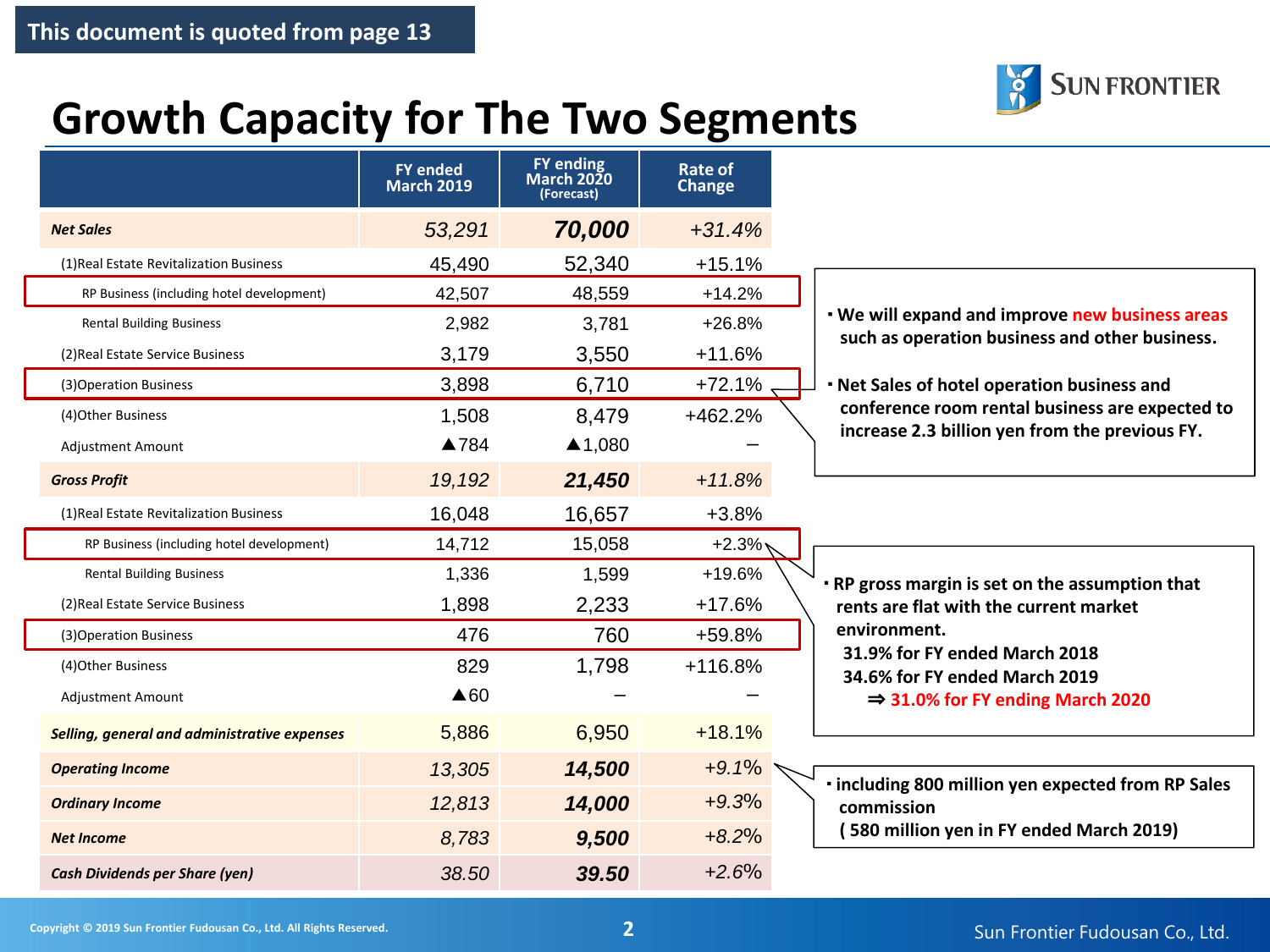#### **Operating Results by Business Segment Replanning Business**



**Currently, RP sales for the fiscal year ending March 2020 is conservatively set due to various factors such as developments of the operation business and the overseas business due to the sale the condominium in Vietnam in addition to increasing uncertainty in the market. We aim to expand rent income over the medium term and transform our profit structure to deal with market fluctuations.**



**(**※**) Profit on sale of the year-end RP inventories at the above profit margin**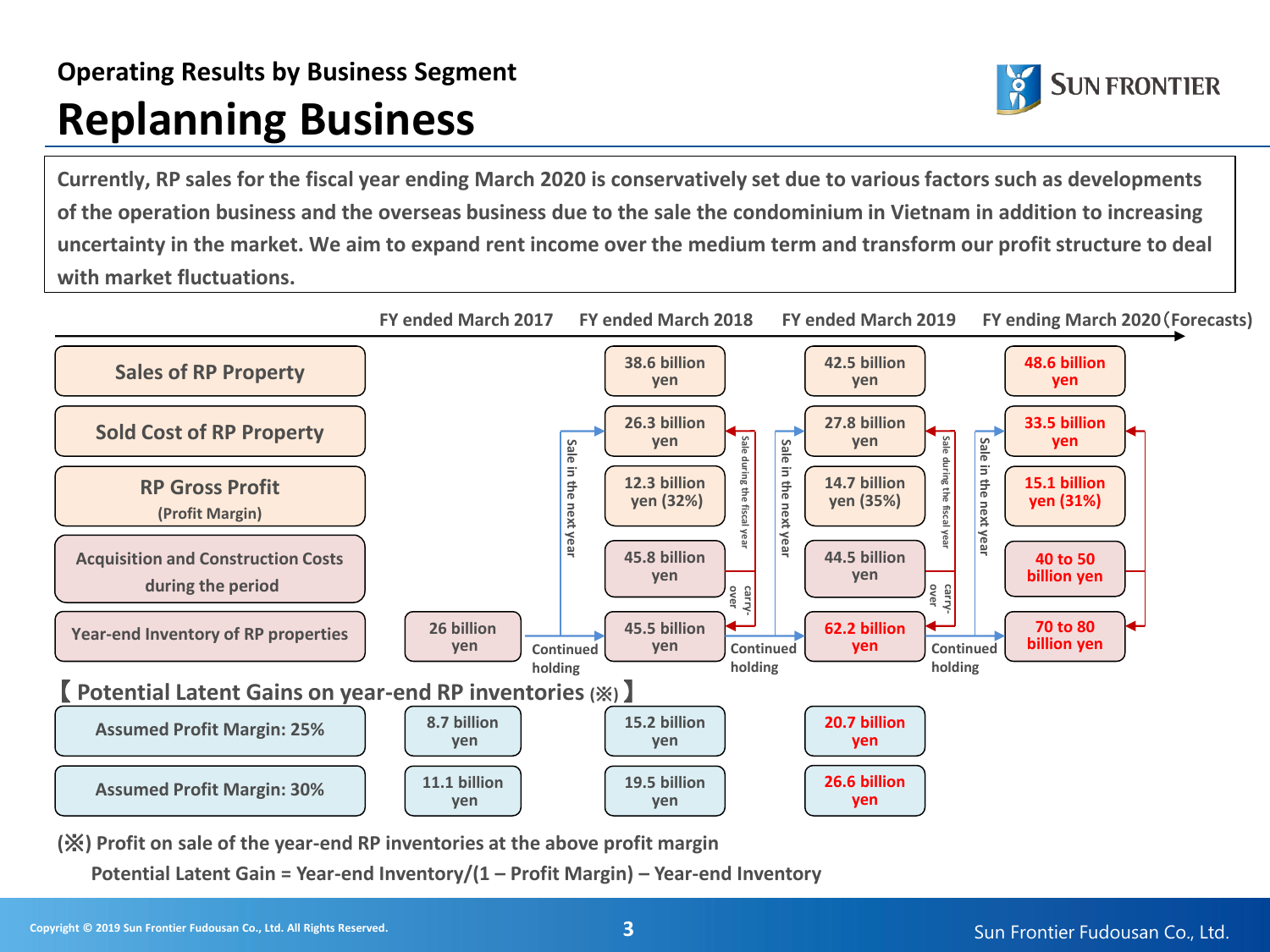

## **Operation Business**

| (Unit: million yen)                              | FY ended March 2018 | FY ended March 2019 | <b>FY ending March</b><br>2020 (forecast) | Increase/<br><b>Decrease</b> |
|--------------------------------------------------|---------------------|---------------------|-------------------------------------------|------------------------------|
| <b>Net Sales</b>                                 | 2,898               | 3,898               | 6,710                                     | $+72.1%$                     |
| <b>Hotel Operation Business</b>                  | 2,178               | 2,981               | 5,320                                     | $+78.4%$                     |
| <b>Conference Room Rental</b><br><b>Business</b> | 719                 | 916                 | 1,390                                     | $+51.7%$                     |
| <b>Gross Profit</b>                              | 387                 | 476                 | 760                                       | $+59.7%$                     |
| <b>Hotel Operation Business</b>                  | 201                 | 323                 | 570                                       | $+76.5%$                     |
| <b>Conference Room Rental</b><br><b>Business</b> | 185                 | 153                 | 190                                       | $+24.2%$                     |
| <b>Gross Profit Margin</b>                       | 13.4%               | 12.2%               | 11.3%                                     |                              |
| <b>Hotel Operation Business</b>                  | 9.2%                | 10.8%               | 10.7%                                     |                              |
| <b>Conference Room Rental</b><br><b>Business</b> | 25.9%               | 16.7%               | 13.7%                                     |                              |

\*Including Hotel Operations Business, Sado Business, etc.